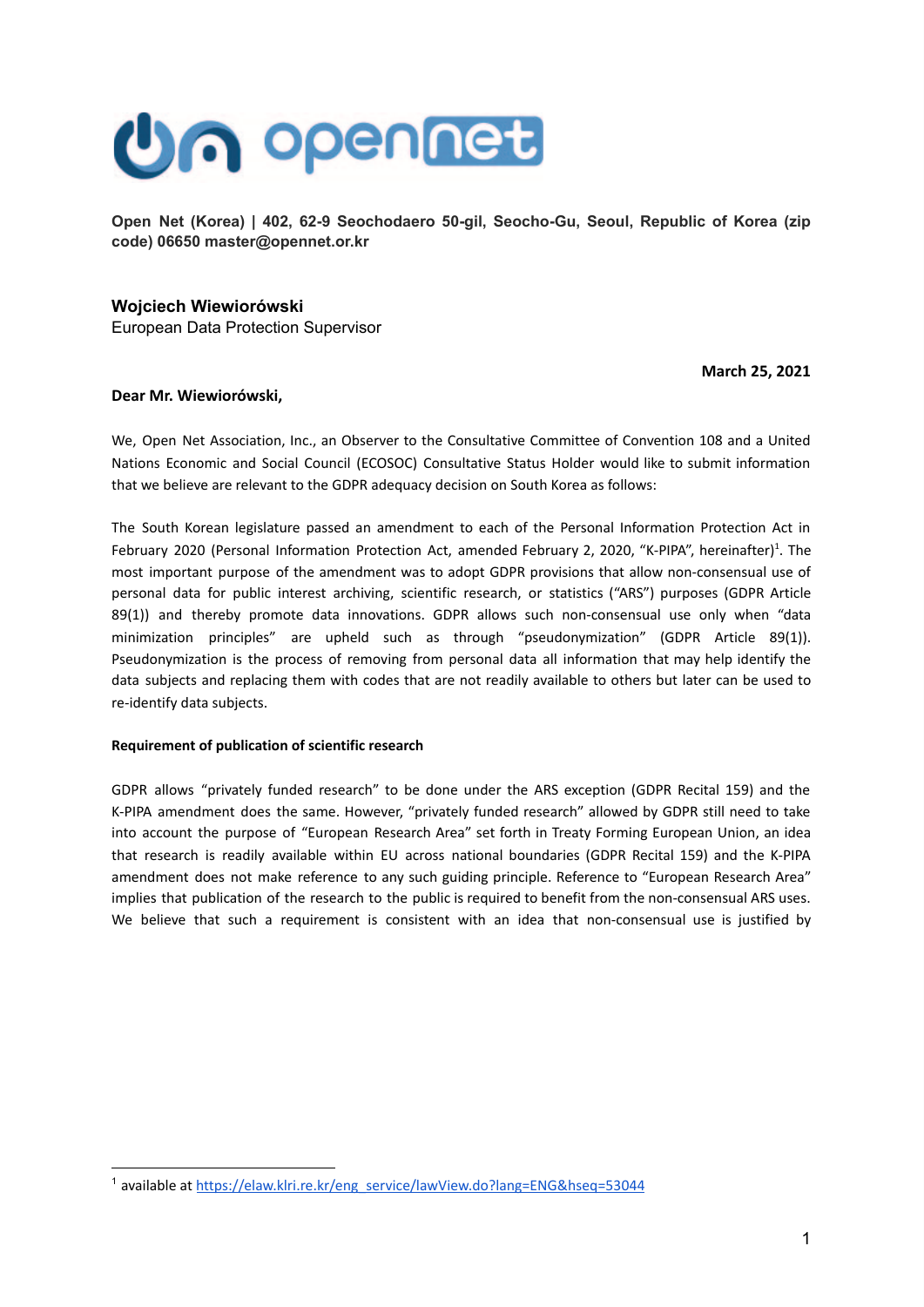countervailing public interest<sup>2</sup> and such public interest can be served by sharing the research with the greater society.

Therefore, the newly amended K-PIPA does not have any such reference or guiding principle, and therefore many privately funded research, for instance, for private marketing purposes without any "general public interest" whatsoever<sup>3</sup>, can be conducted without the consent of data subjects.

## **Data subjects access and other rights to pseudonymized data**

Under GDPR, the authority of data controllers to use data for a new purpose without data subjects' consent is derived from the socially beneficial nature of the new purpose (i.e., science, statistics, public interest archiving). Such social benefit is deemed to justify the 'sacrifice' made by data subjects whence the data originated. Pseudonymization by itself does not have any socially beneficial aspect that will justify forfeiture of the data subjects' interest and yet became the linchpin for allowing non-consensual use in K-PIPA amendment. Pseudonymization is simply one of the measures achieving data minimization, a prerequisite for such non-consensual use (GDPR 89(1)). Likewise, under Korean PIPA, pseudonymized data could be used non-consensually only for ARS uses anyway (K-PIPA 28-2).

However, the consent power for use and transfer of data is not the only right that data subjects have. Data protection laws give data subjects other rights such as the right to inspect data about them held by data controllers, opt out of certain uses, and delete or correct data about them ("data subject's access and other rights"). Now, GDPR builds exemptions from these data subjects' rights into ARS non-consensual processing lest data innovation be frustrated when quality of data is deprecated by too extensive data subjects' exercises of access and other rights (GDPR  $89(2)$ ).

This is where Korea's PIPA widely departs from GDPR, wreaking havoc on the entire design of ARS exemptions. Under GDPR, it is ARS processing that triggers exemption from data subjects' access and other rights: in contrast, it is pseudonymization that triggers the same exemption (K-PIPA 28-7). The first problem is that any data controller can evade the duty to afford data subjects access, erasure, and objection simply by pseudonymization of the data even if it is not planning to use the resulting data for any socially beneficial purposes such as ARS purposes.

The government justifies this mishap as follows: '*ALL instances of reidentification of pseudonymised data are banned with criminal penalties without any exception ¥KPIPA ÁÇĦ, and therefore, right of access,*

<sup>&</sup>lt;sup>2</sup> See European Data Protection Supervisor, A Preliminary Opinion on Data Protection and Scientific Research, January 2020. "For the purposes of this Preliminary Opinion, therefore, the special data protection regime for scientific research is understood to apply where each of the three criteria are met: 1) personal data are processed; 2) relevant sectoral standards of methodology and ethics apply, including the notion of informed consent, accountability and oversight; 3) the research is carried out with the aim of growing society's collective knowledge and wellbeing, as opposed to serving primarily one or several private interests."

See the Opinion of AG Mancini in Case 234/83 Gesamthochschule Duisburg v Hauptzollamt *München-Mitte* [1985] on interpretation of 'scientific activities' in the context of the legislation relating to custom duties (first indent of Article 3(2) of Regulation No 1798/75): 'scientific activities must be interpreted as including activities carried on by a public or private establishment engaged in education or research for the purpose of further the acquisition, development, exposition or dissemination of scientific knowledge (...)'.

<sup>&</sup>lt;sup>3</sup> "Commercial scientific research may therefore be covered, but you need to demonstrate that it uses rigorous scientific methods and furthers a general public interest. However, commercial market research is unlikely to be covered, unless you meet this requirement."

https://ico.org.uk/for-organisations/guide-to-data-protection/guide-to-the-general-data-protection-regul ation-gdpr/special-category-data/what-are-the-conditions-for-processing/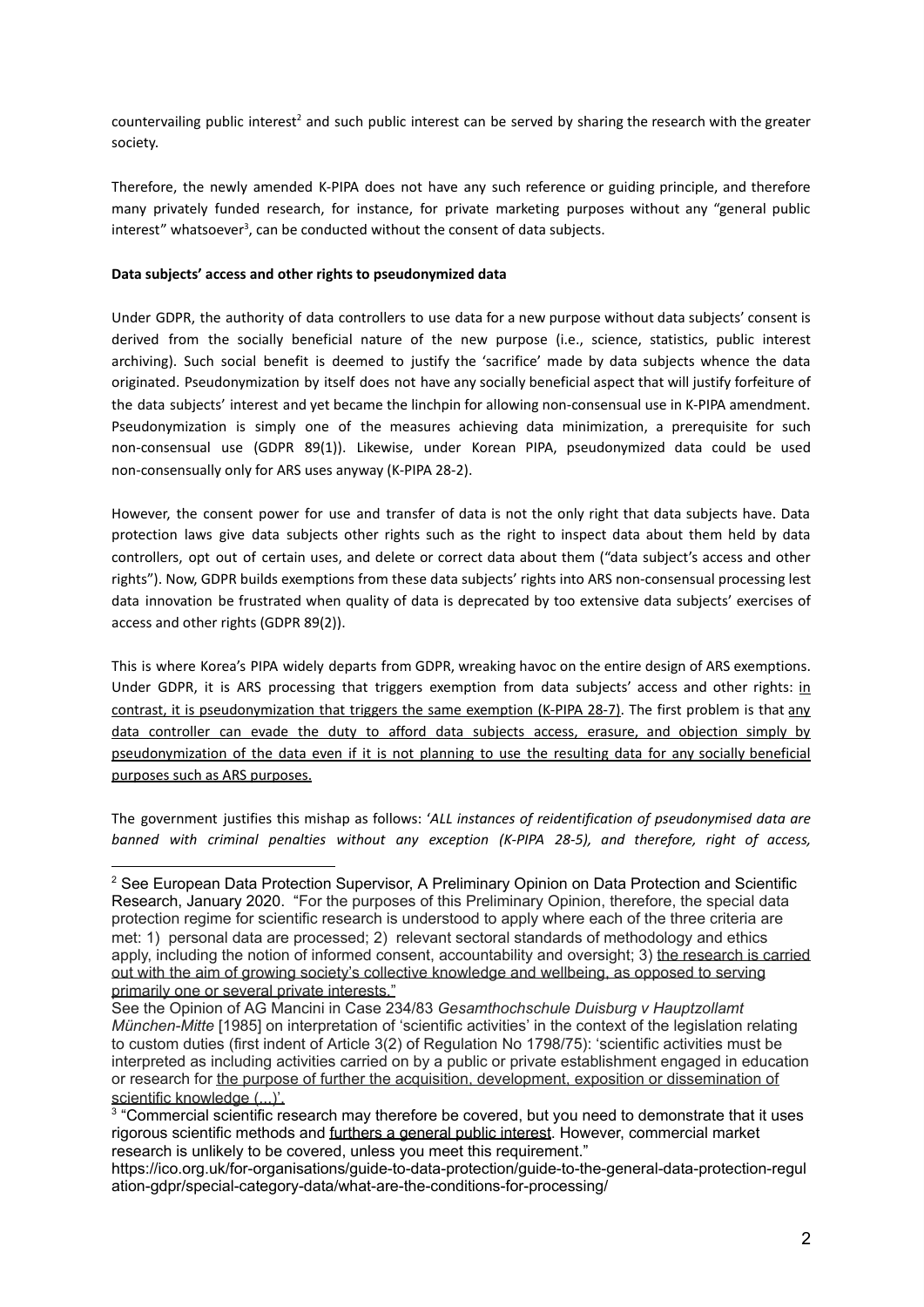*erasure/correction, and objection cannot be afforded anyway.'* However, this does not answer the fundamental question: why should data subjects' access, erasure, and objection rights be abrogated simply because data are pseudonymized?

Pseudonymization is a process explicitly encouraged by GDPR for security and privacy purposes (GDPR 32, 40). German data protection law also requires pseudonymization as part of security measures (BDSG Article 64) and privacy by design (Article 71) and also requires that personal data be pseudonymized or anonymized as soon as possible and as much as possible to the extent compatible with the purpose of collection (BDSG Article 71). Storing all unique identifiers of data files such as names, credit card numbers, social security numbers, etc., in the form of encrypted codes is a routine practice. Korean law even requires residence registration numbers to be stored only in encrypted form (Korea's Personal Data Security Measures Standard (a regulation promulgated under and interpreting Korean Personal Information Protection Act) Article 7). It is therefore not equitable for data subjects to couple such routinely used and sometimes legally compelled process with deprivation of data subjects' access and other rights.

What is more, now that pseudonymization has become a dangerous process for data subjects, the government has come up with cumbersome prerequisites for pseudonymization, which makes it difficult for data controllers to engage in security measures involving pseudonymization and encryption. It is true that pseudonymization and encryption are still 'data processing' and therefore doing so non-consensually still requires some legal basis (GDPR Ç) but given that pseudonymization is explicitly encouraged by GDPR for privacy and security, in "all conceivable cases", pseudonymization will be considered compatible with the original purpose of collection. So, it has the result of disincentivizing good-willed data controllers from taking pseudonymization for privacy-enhancing and security-enhancing purposes. Now, data subjects suffer either way because data controllers cannot take privacy/security-enhancing measures due to the cumbersome prerequisite to pseudonymization and also because, if they somehow succeed in pseudonymizing the data, their access, erasure/deletion, and opt-out rights are abrogated in disregard to whether pseudonymization may bring any social benefit.

Civil society organizations are so concerned with deprivation that they have filed a constitutional challenge against Articles 28-5, 28-7 of K-PIPA.<sup>4</sup>

In defending the K-PIPA amendment, some may cite data protection law of Japan, the country that has passed the adequacy decision previously, which has enacted the concept of 'anonymously processed data' and also criminalizes re-identification for all purposes by anyone and treats it as non-personal data (Act for Protection of Personal Information, Article 36(5), Article 38)<sup>5</sup>, thereby depriving all data subjects all the rights they would have had if the data were personal. This is different from pseudonymized data under GDPR and Korean PIPA, which is built on the premise that it can be re-identified and therefore it is still considered personal data subject to data subjects' access and other rights. It is for this reason that Japan made an amendment in 2020 that created a new concept of 'pseudonymously processed data' that corresponds to pseudonymized data under GDPR and K-PIPA.<sup>6</sup>

<sup>4</sup> <https://www.hankyung.com/society/article/202011025040i> (Korean only)

<sup>5</sup> available at http://www.japaneselawtranslation.go.jp/law/detail/?id=2781&vm=04&re=2&new=1

https://www.natlawreview.com/article/new-amendments-passed-to-japan-s-data-privacy-law